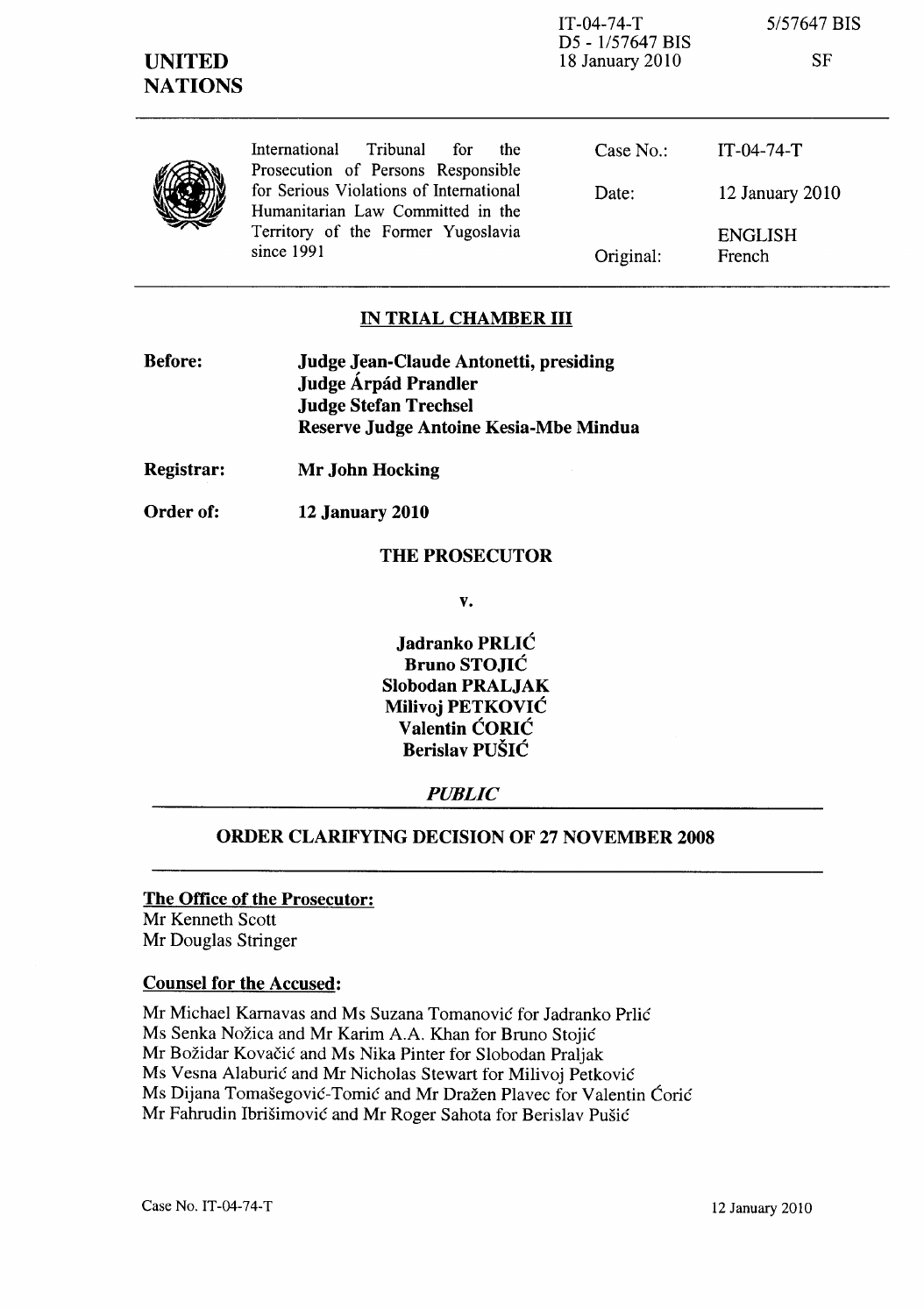**TRIAL CHAMBER III** ("Chamber") of the International Tribunal for the Prosecution of Persons Responsible for Serious Violations of International Humanitarian Law Committed in the Territory of the Former Yugoslavia since 1991 ("Tribunal"),

**SEIZED** of the "Prosecution Motion for Clarification on the Use of žNew" Documents During Cross-Examination", filed publicly by the Office of the Prosecutor ("Prosecution") on 30 November 2009 ("Motion"), in which the Prosecution asks the Chamber to clarify the manner of application of the "Decision on Presentation of Documents by the Prosecution in Cross-Examination of Defence Witnesses" of 27 November 2008 ("Decision of 27 November 2008"), and in particular the procedure related to the use of "new documents" during the cross-examination of defence witnesses. $<sup>1</sup>$ </sup>

**NOTING** the "Joint Response of Accused Stojić, Praljak, Petković, Ćorić and Pušić to the Prosecution's 30 November 2009 Motion for Clarification on the Use of "New" Documents During Cross-Examination", filed jointly and publicly by the Defence teams for the Accused Bruno Stojić, Slobodan Praljak, Milivoj Petković, Valentin Coric and Berislav Pušic ("Joint Defence"<sup>2</sup>) on 8 December 2009 ("Joint Response"), in which the Joint Defence requests that the Chamber reject the Prosecution Motion,<sup>3</sup>

**CONSIDERING** that the Prlic Defence did not file a response to the Motion,

**NOTING** the "Decision on the Interlocutory Appeal Against the Trial Chamber's Decision on Presentation of Documents by the Prosecution in Cross-Examination of Defence Witnesses", rendered publicly by the Appeals Chamber on 26 February 2009, in which the Appeals Chamber upheld the Decision of 27 November  $2008<sup>4</sup>$ ,

**CONSIDERING** as a preliminary matter that the Chamber notes that the Joint Defence filed its Joint Response on 8 December 2009, which is one day after the

Motion, paras 1, 5, 10 and 22 and footnote 3.

<sup>&</sup>lt;sup>2</sup> Since the Stojić, Praljak, Petković, Ćorić and Pušić Defence teams filed a Joint Response to the Prosecution Motion, the Chamber will refer to the "Joint Defence" as an entity for this Decision. Response, paras 5 and 6.

<sup>&</sup>lt;sup>4</sup> The Prosecutor v. Prlic et al. Case No. IT-04-74-AR73.14, "Decision on the Interlocutory Appeal Against the Trial Chamber's Decision on Presentation of Documents by the Prosecution in Cross-Examination of Defence Witnesses", public, 26 February 2009 ("Appeals Chamber Decision of 26 February 2009"), paras 23 to 31.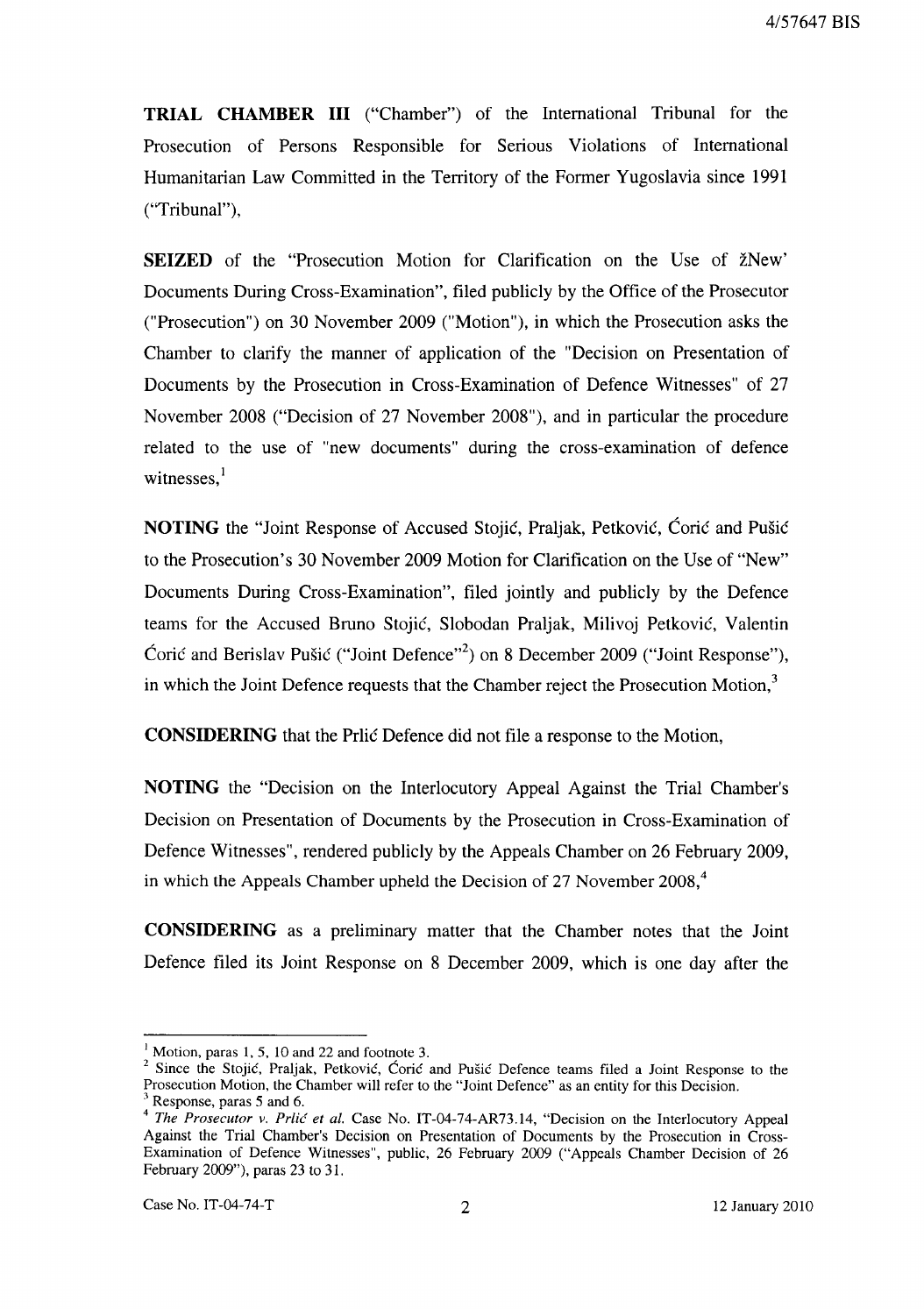deadline set by the Chamber; $5$  that it decides, however, as an exception and in keeping with the subject of the Motion, that it is in the interest of justice to admit the Joint Response; that the Chamber nevertheless orders the Parties, in the future, to adhere strictly to set deadlines,

**CONSIDERING** that the Chamber notes that in its Motion, the Prosecution argues that when it wishes to use "new documents" during the cross-examination of a Defence witness, it is not required in advance to state its intention, or to give an explanation or seek permission of the Trial Chamber before using it; $<sup>6</sup>$  that if it later</sup> wishes to tender these "new documents" for admission, it will have to adhere to the Chamber's admissibility criteria defined in the Decision of 27 November 2008;<sup>7</sup> that, furthermore, the defence teams were unable to prove that the Prosecution use of the "new documents" in court caused any specific prejudice and that like the approach adopted by the Chamber for the cross-examination of Prosecution witnesses by Defence teams, there can be no limitation on the presentation of "new documents" by the Prosecution;<sup>8</sup>

**CONSIDERING** that in the Joint Response, the Joint Defence argues firstly that the Prosecution is using the Motion to dispute the Decision of 27 November 2008 under the pretext of seeking clarification;<sup>9</sup> that secondly, a clarification of the Decision of 27 November 2008 is unnecessary since the said Decision clearly stipulates that the Prosecution may present "new documents" during the cross-examination for the purpose of testing a Defence witness's credibility or refreshing his memory but that the Prosecution presentation of "new documents" must be justified by exceptional reasons and requires the prior permission of the Chamber,<sup>10</sup>

**CONSIDERING** that like the argument put forth by the Prosecution, the Chamber recognises that the use of "new documents" during the cross-examination of a Defence witness and a request by the Prosecution to tender the "new documents" into evidence constitute two separate stages regulated by different procedures,

<sup>5</sup> Chamber's email addressed to the Parties setting a deadline for filing the Prosecution Motion and responses from the parties, 23 November 2009.

Motion, paras 5, 11-15 and 22.

 $7$  Motion, paras 5, 19 and 22.

<sup>8</sup> Motion, paras 7 and 8.

<sup>&</sup>lt;sup>9</sup> Joint Response, para. 5 (i).

 $10$  Joint Response, paras 5 (ii) to (iv).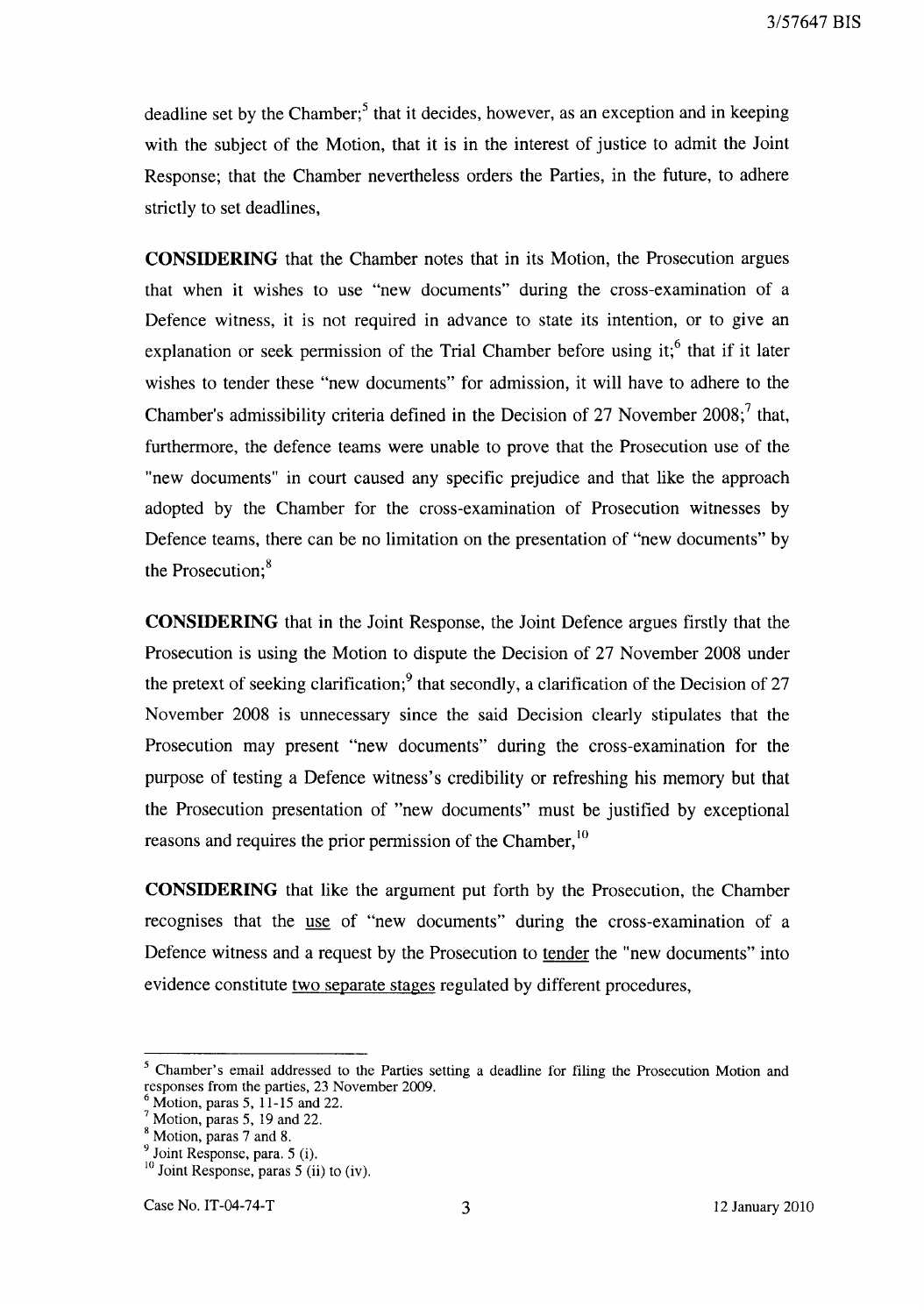**CONSIDERING** that the Chamber further notes that this distinction between the procedure for using and the procedure for tendering "new documents" also applies to the Defence Teams whose cases have ended,

**CONSIDERING** that the Chamber recalls that while using "new documents" during the cross-examination of a Defence witness, whether the "new document" is used for the purpose of testing the credibility of that witness, refreshing his memory or establishing the guilt of one or more accused, the Prosecution and the Defence teams who have concluded their cases are not obliged to disclose their strategy; that consequently, they do not have to specify at that stage whether or not they wish subsequently to tender these "new documents"; that while using these "new documents" during the cross-examination of a Defence witness, the Prosecution and the Defence teams who have concluded their cases are not required to provide justifications regarding the use of the said documents,

**CONSIDERING** that the Chamber recalls that the Prosecution and the Defence teams who have concluded their cases and wish subsequently to tender "new documents" are required, when filing their respective IC lists, to specify their purpose for tendering these "new documents"; that when a party that has concluded its case requests the admission of "new documents" for the establishing the guilt of one or more Accused, it must at that moment specify the exceptional circumstances justifying the admission of these "new documents", namely the date of the documents and their source, the date when they were disclosed to the Defence teams and the reasons why these documents are being presented after the close of their respective cases; $<sup>11</sup>$  that, in the</sup> spirit of clarification, the Chamber recalls that the an *inter partes* hearing will take place at this stage, namely during the motion for admission and that the objections related notably to the nature of the documents presented and formulated in court are therefore premature,

<sup>&</sup>lt;sup>11</sup> "Decision of 27 November 2008," paras 20, 21, 23 and 24; "Appeals Chamber Decision of 26 February 2009," paras 24 and 30.